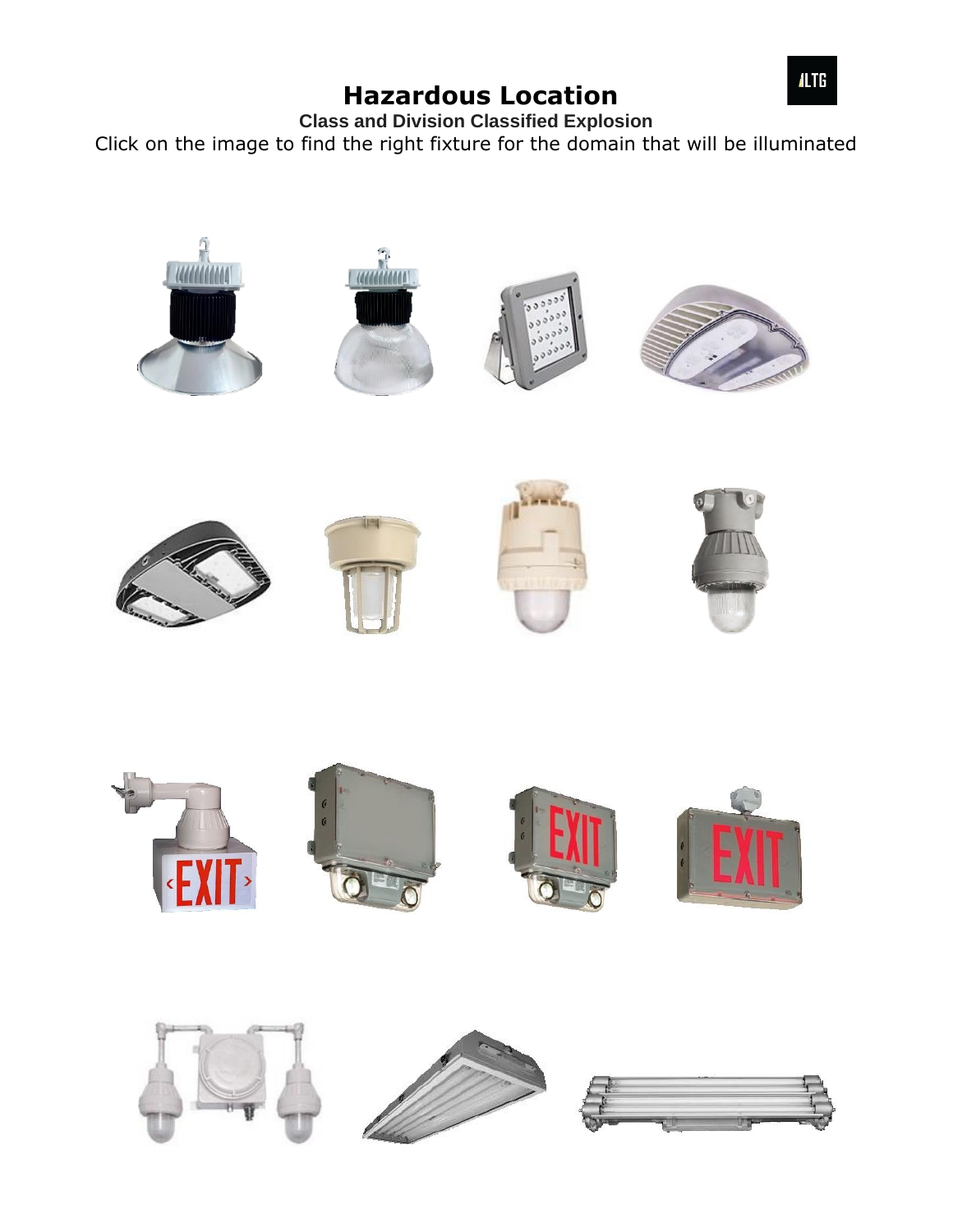







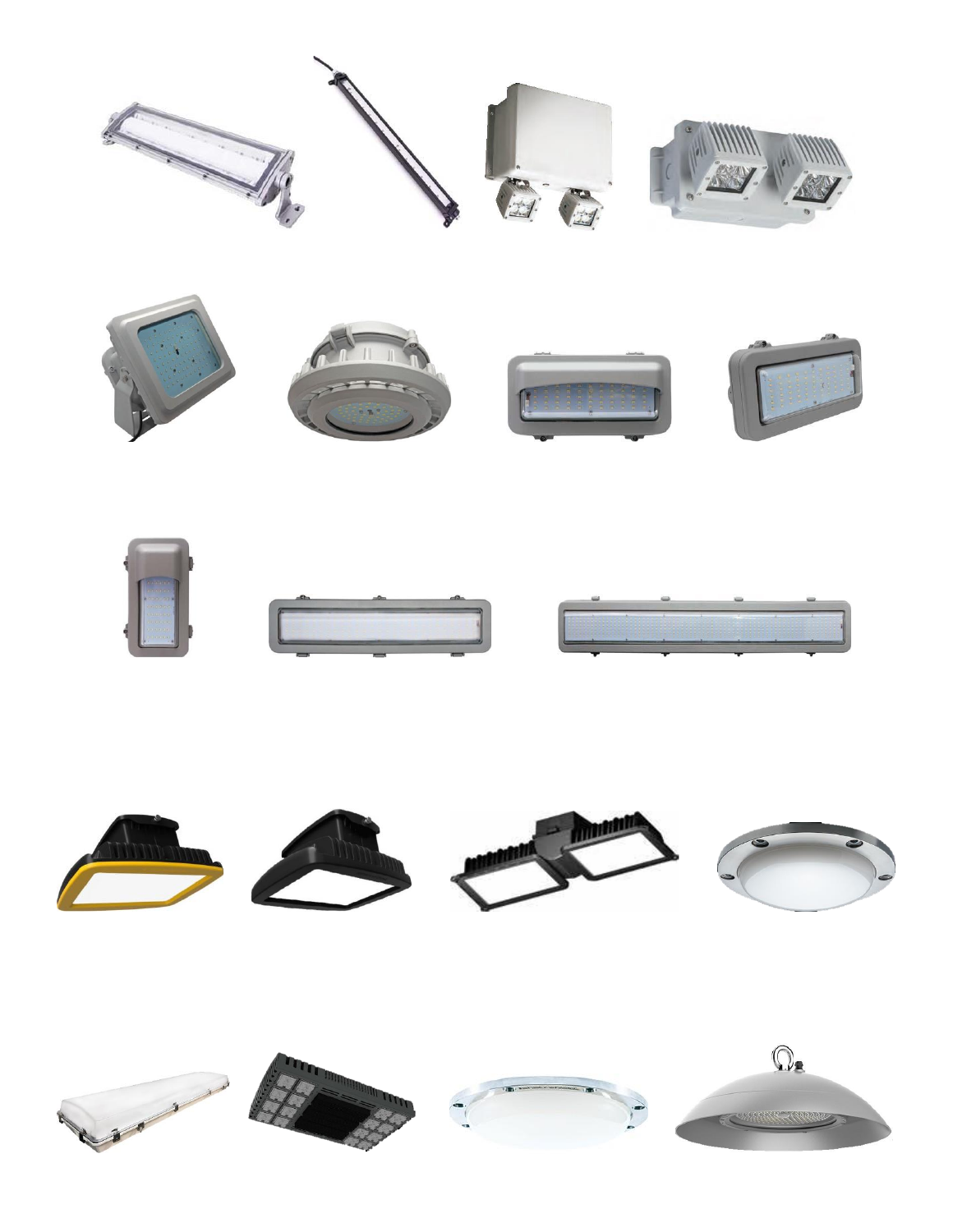Electrical equipment can cause explosions in certain atmospheres. Equipment used in areas where explosive concentrations of dusts or vapors may exist must be equipped with special wiring and other electrical components for safety purposes. Hazardous (classified) locations such as these might exist in aircraft hangars, gasoline stations, paint-finishing locations or grain bins.

In North America, the most widely used hazardous location classification system is defined by the National Fire Protection Association (NFPA) Publication 70, National Electric Code® (NEC) in Articles 500 to 506. The type of hazardous substances that is or may be present in the air in quantities sufficient to produce explosive or ignitable mixtures is specified.

The NFPA establishes area classifications based on Classes, Divisions and Zones that when combined delineate the hazardous conditions of a specific area. This classification method provides a description of the hazardous material that may be present, and the probability that it is present, so that the appropriate equipment may be selected and safe installation practices followed. The Occupational Safety and Health Administration (OSHA) has adopted these hazardous classifications from the NEC and they are defined in 29 Code of Federal Register (CFR) 1910.399.

# **Definition of Hazardous Locations**

# **Class I Locations**

Class I locations are those in which flammable gases or vapors are or may be present in the air in quantities sufficient to produce explosive or ignitable mixtures. Class I locations are further subdivided into two Divisions and three Zones.

**Class I, Division 1:** There are three different situations that could exist to classify an area as a Class I, Division 1 location:

- 1. Ignitable concentrations of flammable gases or vapors may exist under normal operating conditions.
- 2. Ignitable concentrations of such gases or vapors may exist frequently because of repair or maintenance operations or because of leakage.
- 3. Breakdown or faulty operation of equipment or processes might release ignitable concentrations of flammable gases or vapors, and might also cause simultaneous failure of electric equipment.

**Class I, Division 2:** One of the following three situations must exist in order for an area to be considered a Class I, Division 2 location:

- 1. Volatile flammable liquids or flammable gases are handled, processed or used, but the hazardous liquids, vapors or gases will normally be confined within closed containers or closed systems from which they can escape only in the event of accidental rupture or breakdown of such containers or systems, or as a result of abnormal operation of equipment.
- 2. Ignitable concentrations of gases or vapors are normally prevented by positive mechanical ventilation, and which might become hazardous through failure or abnormal operations of the ventilating equipment.
- 3. Adjacent to a Class I, Division 1 location, and to which ignitable concentrations of gases or vapors might occasionally be communicated unless such communication is prevented by adequate positive-pressure ventilation from a source of clean air, and effective safeguards against ventilation failure are provided.

**Class I, Zone 0:** One of the following two situations must exist in order for an area to be considered a Class I, Zone 0 location:

- 1. Ignitable concentrations of flammable gases or vapors are present continuously.
- 2. Ignitable concentrations of flammable gases or vapors are present for long periods of time.

**Class I, Zone 1:** One of the following four situations must exist in order for an area to be considered a Class I, Zone 1 location:

- 1. Ignitable concentrations of flammable gases or vapors are likely to exist under normal operating conditions.
- 2. Ignitable concentrations of flammable gases or vapors may exist frequently because of repair or maintenance operations or because of leakage.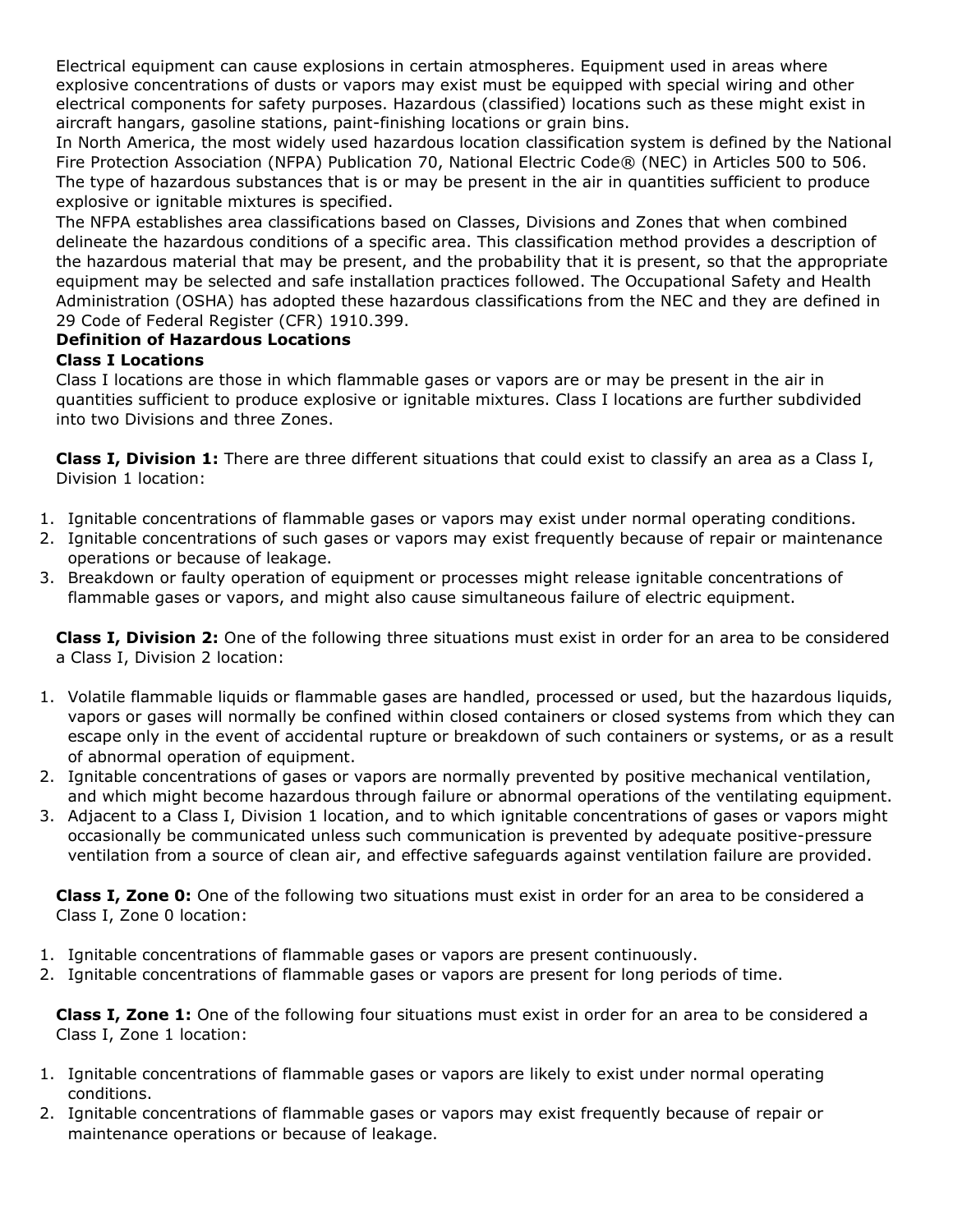- 3. Equipment is operated or processes are carried on of such a nature that equipment breakdown or faulty operations could result in the release of ignitable concentrations of flammable gases or vapors and also cause simultaneous failure of electric equipment in a manner that would cause the electric equipment to become a source of ignition.
- 4. A location that is adjacent to a Class I, Zone 0 location from which ignitable concentrations of vapors could be communicated, unless communication is prevented by adequate positive pressure ventilation from a source of clean air and effective safeguards against ventilation failure are provided.

**Class I, Zone 2:** One of the following four situations must exist in order for an area to be considered a Class I, Zone 2 location:

- 1. Ignitable concentrations of flammable gases or vapors are not likely to occur in normal operation and if they do occur will exist only for a short period.
- 2. Volatile flammable liquids, flammable gases or flammable vapors are handled, processed or used, but in which the liquids, gases or vapors are normally confined within closed containers or closed systems from which they can escape only as a result of accidental rupture or breakdown of the containers or system or as the result of the abnormal operation of the equipment with which the liquids or gases are handled, processed or used.
- 3. Ignitable concentrations of flammable gases or vapors normally are prevented by positive mechanical ventilation, but which may become hazardous as the result of failure or abnormal operation of the ventilation equipment.
- 4. A location that is adjacent to a Class I, Zone 1 location, from which ignitable concentrations of flammable gases or vapors could be communicated, unless such communication is prevented by adequate positivepressure ventilation from a source of clean air, and effective safeguards against ventilation failure are provided.

The table below provides a comparison between the "Class, Division" System and the "Zone" System:

| <b>Hazardous Material</b> | <b>Class, Division System</b> | <b>Zone System</b> |
|---------------------------|-------------------------------|--------------------|
| Gases or Vapors           | Division 1                    | Zone 0 and Zone 1  |
|                           | Division 2                    | Zone 2             |

The frequency of occurrence determines the level of hazard for a location. The longer the material is present, the greater the risk:

| <b>Frequency of Occurrence</b>   | <b>Class, Division System</b> | <b>Zone System</b> |
|----------------------------------|-------------------------------|--------------------|
| Continuous                       |                               | Zone 0             |
| <b>Intermittent Periodically</b> | Class 1, Division 1           | Zone 1             |
| <b>Abnormal Conditions</b>       | Class 1, Division 2           | Zone 2             |

### **Class II Locations**

Class II hazardous locations are areas where combustible dust, rather than gases or liquids, may be present in varying hazardous concentrations. Class II locations are further subdivided into two divisions.

**Class II, Division 1:** One of the following three situations must exist in order for an area to be considered a Class II, Division 1 location:

- 1. Where combustible dust is present in the air under normal operating conditions in such a quantity as to produce explosive or ignitable mixtures. This could be on a continuous, intermittent or periodic basis.
- 2. Where an ignitable and/or explosive mixture could be produced if a mechanical failure or abnormal machinery operation occurs.
- 3. Where electrically conductive dusts in hazardous concentrations are present.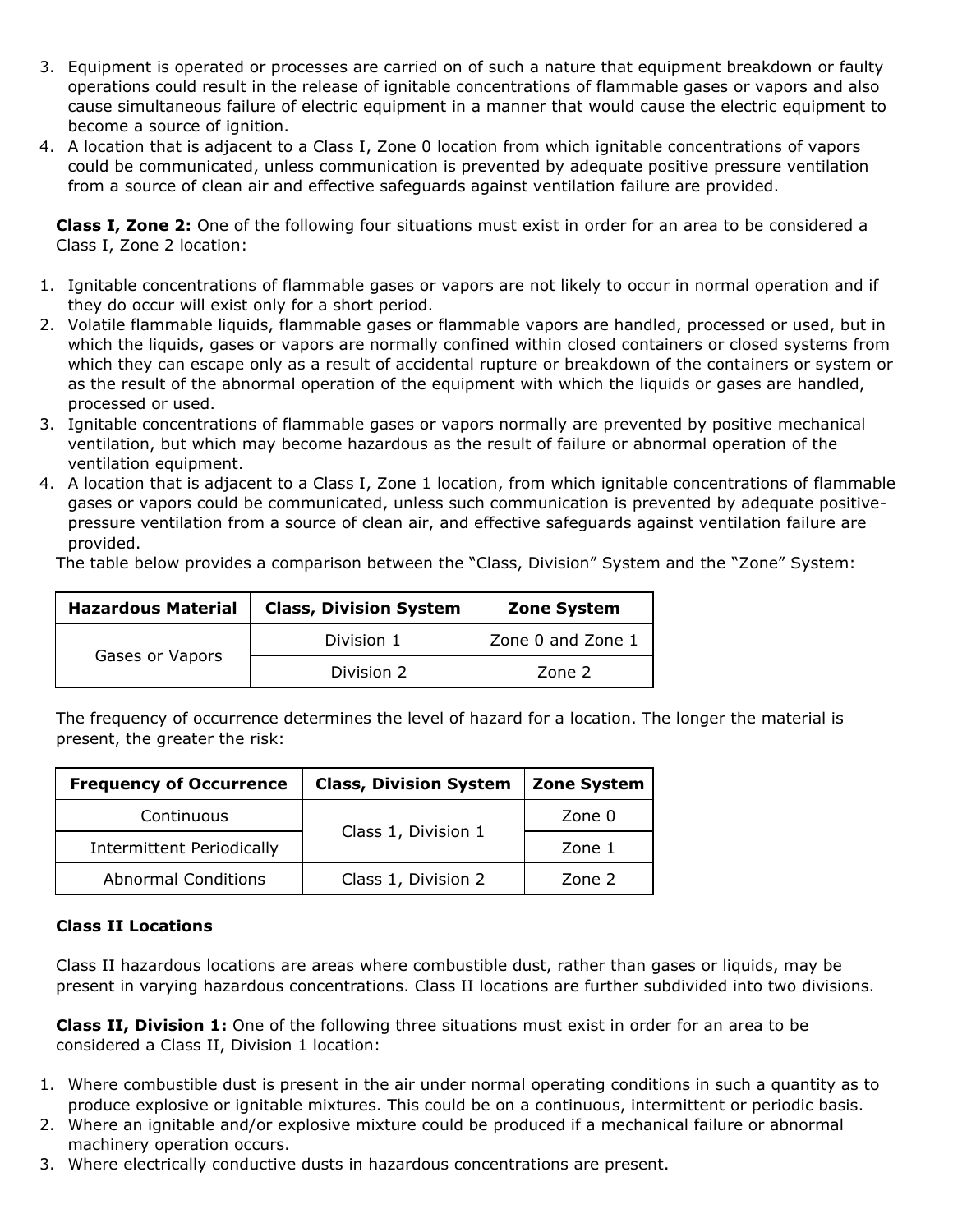**Class II, Division 2:** One of following two situations must exist in order for an area to be considered a Class II, Division 2 location:

- 1. Combustible dust will not normally be in suspension in the air in quantities sufficient to produce explosive or ignitable mixtures, and dust accumulations will normally be insufficient to interfere with the normal operation of electric equipment or other apparatus, but combustible dust may be in suspension in the air as a result of infrequent malfunctioning of handling or processing equipment.
- 2. Resulting combustible dust accumulations on, in or in the vicinity of the electric equipment may be sufficient to interfere with the safe dissipation of heat from electric equipment or may be ignitable by abnormal operation or failure of electric equipment.

### **Class III Locations**

Class III hazardous locations contain easily ignitable fibers or flying's, but the concentration of these fibers or flying's are not suspended in the air in such quantities that would produce ignitable mixtures. Class III locations are further subdivided into two divisions.

**Class III, Division 1:** Easily ignitable fibers or materials producing combustible flying's are handled, manufactured or used.

**Class III, Division 2:** Easily ignitable fibers are stored or handled, other than in the process of manufacture.

### **Other Key Definitions**

**Explosion-proof apparatus:** Apparatus enclosed in a case that is capable of withstanding an explosion of a specified gas or vapor that may occur within it and of preventing the ignition of a specified gas or vapor surrounding the enclosure by sparks, flashes or explosion of the gas or vapor within, and that operates at such an external temperature that it will not ignite a surrounding flammable atmosphere.

**Intrinsically safe:** An apparatus/equipment in which all the circuits in which any spark or thermal effect is incapable of causing ignition of a mixture of flammable or combustible material in air under prescribed test conditions as described in ANSI/UL 913 Edition 8.

**Insulated:** Separated from other conducting surfaces by a dielectric (including air space) offering a high resistance to the passage of current.

### **Hazardous Groupings**

In 29 CFR 1910.307(c) (2) (ii), OSHA requires all equipment used in a hazardous location to be marked with the class, group and operating temperature or temperature range for which it is approved. However, OSHA does not provide a definition of group classifications in 29 CFR 1910.307 or 399. OSHA does provide a note under 29 CFR 1910.307(c) (1) that states:

*NFPA 70, the National Electrical Code, lists or defines hazardous gases, vapors, and dusts by "Groups" characterized by their ignitable or combustible properties.*

To meet OSHA's marking requirement, the marking must include the hazardous group the equipment is approved to operate in. The 2014 edition of the NEC defines these groups as:

### **Group A: Acetylene – 497:3.3.5.1.1**

**Group B:** Flammable gas, flammable liquid-produced vapor or combustible liquid-produced vapor mixed with air that may burn or explode, having either a maximum experimental safe gap (MESG) value less